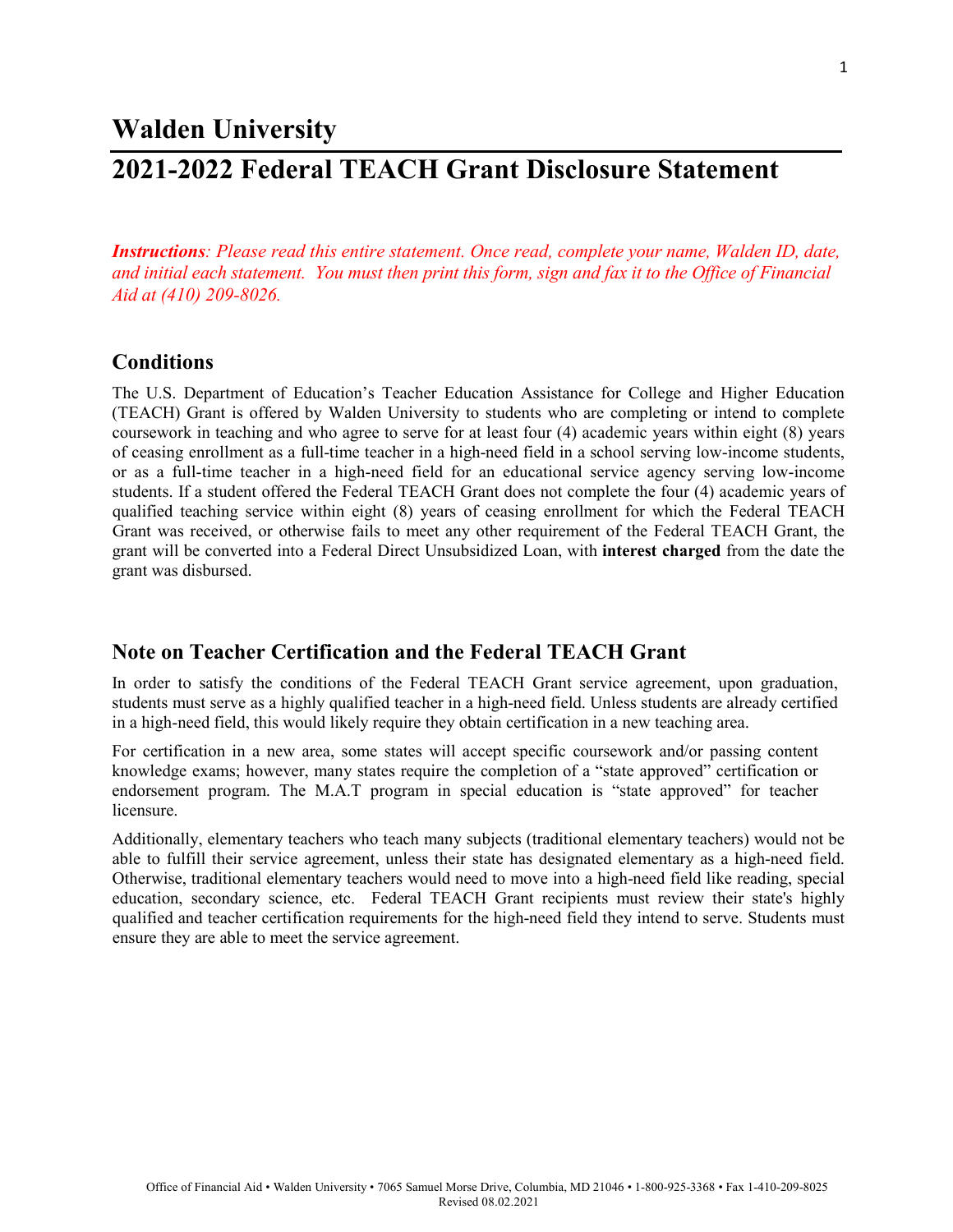### **Eligible Programs**

Students must be enrolled in the following Walden Program of Study designated as Federal TEACH Grant eligible (this program is administered by Walden's Richard W. Riley College of Education and Leadership):

#### **Current Programs:**

Teacher Preparation Program with a Master of Arts in Teaching (M.A.T.)<sup>+</sup>

• Special Education (K-Age 21)

+Walden's teacher preparation programs are approved by the Minnesota Board of Teaching for licensure in Minnesota. Walden's enrollment specialists can provide individuals with guidelines and other information about licensure. It remains the individual's responsibility to understand and comply with the out-of-state licensure requirements for the state in which he or she seeks to be licensed.

Prospective Alabama students: Contact the Teacher Education and Certification Division of the Alabama State Department of Education at 1-334-353-8567 or [www.alsde.edu](http://www.alsde.edu/) to verify that these programs qualify for teacher certification, endorsement, and/or salary benefits.

Prospective Washington State students are advised to contact the Office of the Superintendent of Public Instruction at 1-360-725 6320 or [prof.educ@k12.wa.us](mailto:prof.educ@k12.wa.us) to determine whether Walden's programs in the field of education are approved for teacher certification or endorsement in Washington State. Additionally, teachers are advised to contact their individual school district as to whether this program may qualify for salary advancement.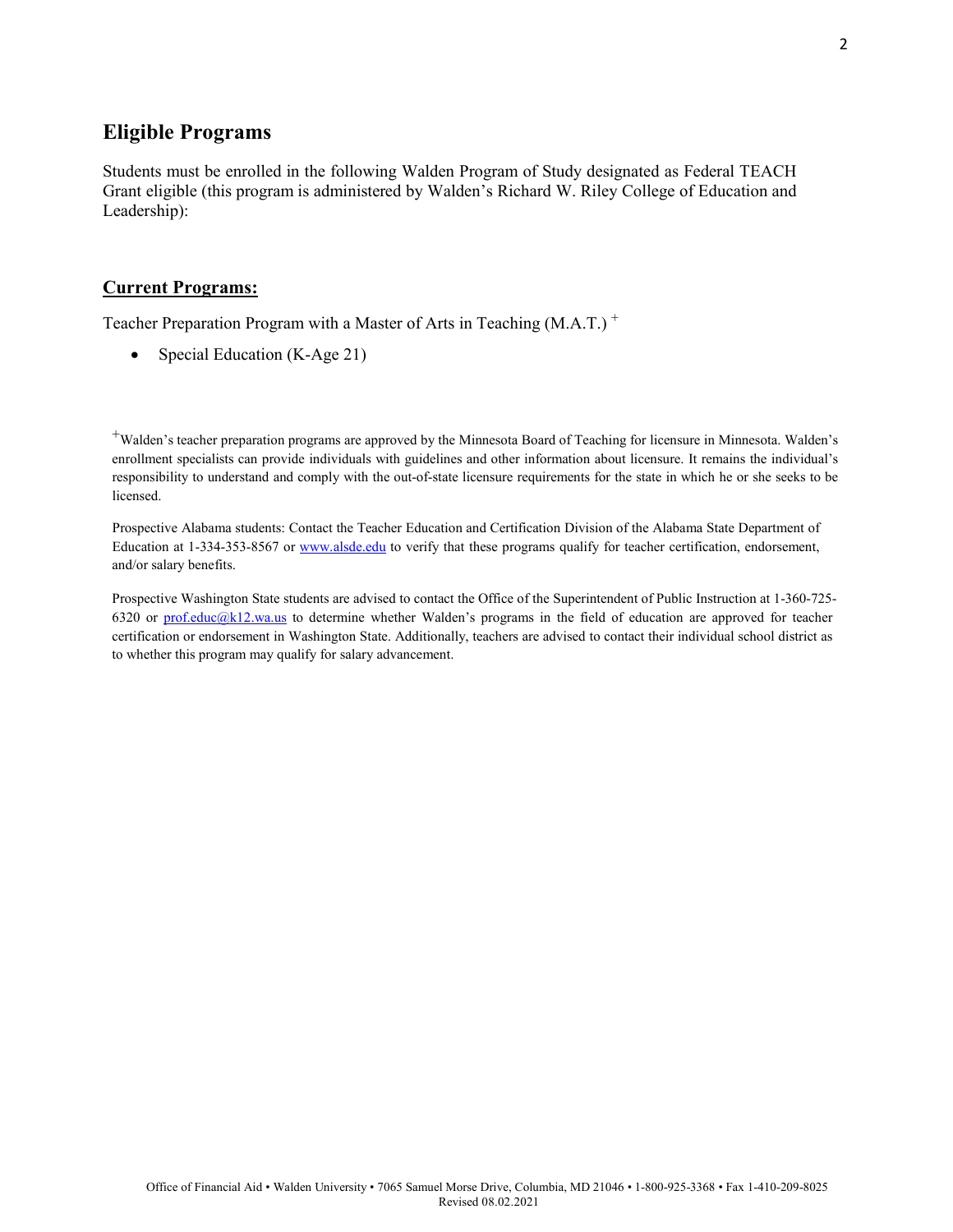## *Teacher Education Assistance for College and Higher Education (TEACH) Grant* **2021-2022 FEDERAL TEACH GRANT AGREEMENT CHECKLIST**

I have reviewed the TEACH Grant information under the ["Federal Grants"](https://www.waldenu.edu/financial-aid/federal-financial-aid#grants) section of Walden's Federal Financial Aid website. I understand and agree to the following requirements of the Federal TEACH Grant:

### **Printed Student's Name: Walden ID: \_\_\_**

| <i>Initials</i> | I am enrolling into a Federal TEACH Grant eligible program within Walden's Richard W. Riley College of<br>Education and Leadership.                                                                                                                                                                                                                                                                                           |
|-----------------|-------------------------------------------------------------------------------------------------------------------------------------------------------------------------------------------------------------------------------------------------------------------------------------------------------------------------------------------------------------------------------------------------------------------------------|
| <i>Initials</i> | I understand that the Federal TEACH Grant offer amount for the semester is prorated based on your<br>enrollment status on the date of disbursement.                                                                                                                                                                                                                                                                           |
| <i>Initials</i> | I understand that I must make Satisfactory Academic Progress in order to retain the Federal TEACH Grant,<br>which means I must maintain a cumulative GPA of 3.25 or higher at the end of each semester. A cumulative<br>GPA of 3.0 or higher at the end of each semester is required if I have prior work experience as a teacher.                                                                                            |
| <i>Initials</i> | I understand the annual and lifetime limits for the Federal TEACH Grant.                                                                                                                                                                                                                                                                                                                                                      |
| <i>Initials</i> | I understand that I am required to serve as a full-time teacher for a minimum of four (4) elementary or<br>secondary academic years within eight (8) years after the date I ceased to be enrolled from the institution for<br>which I am receiving a Federal TEACH Grant; I further understand that the four (4) year service obligation<br>does not prorate the Federal TEACH Grant but is a full four (4) year requirement. |
| <i>Initials</i> | I understand that my four (4) year service obligation must be in a high-need field in the majority of classes<br>taught during each elementary or secondary academic year as defined by the specific state in which I am<br>teaching upon entering service. I have reviewed the high-need fields provided by the U.S. Department of<br>Education. https://www2.ed.gov/about/offices/list/ope/pol/tsa.html                     |
| <i>Initials</i> | I am already licensed in a high-need field as defined by the U.S. Department of Education or I have reviewed<br>my licensure requirements for serving as a highly qualified teacher in a high-need field in relations to<br>Walden's eligible programs.                                                                                                                                                                       |
| <i>Initials</i> | I understand that my four (4) year service obligation must be in a school that meets the U.S. Department of<br>Education's definition of an economically "low-income" school. I have reviewed the list of eligible schools<br>provided by the U.S. Department of Education. https://studentaid.gov/tcli/directory-search                                                                                                      |
| <i>Initials</i> | I understand that I must complete a Federal TEACH Grant Entrance Counseling session and Agreement to<br>Serve or Repay (Agreement) with the U.S. Department of Education annually.                                                                                                                                                                                                                                            |
| <i>Initials</i> | I understand that I must complete the Federal TEACH Grant Initial and Subsequent Counseling and the<br>Agreement to Serve or Repay (Agreement) with the U.S. Department of Education for each year that I<br>receive the Federal TEACH Grant.                                                                                                                                                                                 |
| <i>Initials</i> | I understand that I must provide the U.S. Department of Education's Direct Loan Servicing Center with<br>documentation of my qualifying employment after each year of the four (4) years of required teaching.                                                                                                                                                                                                                |